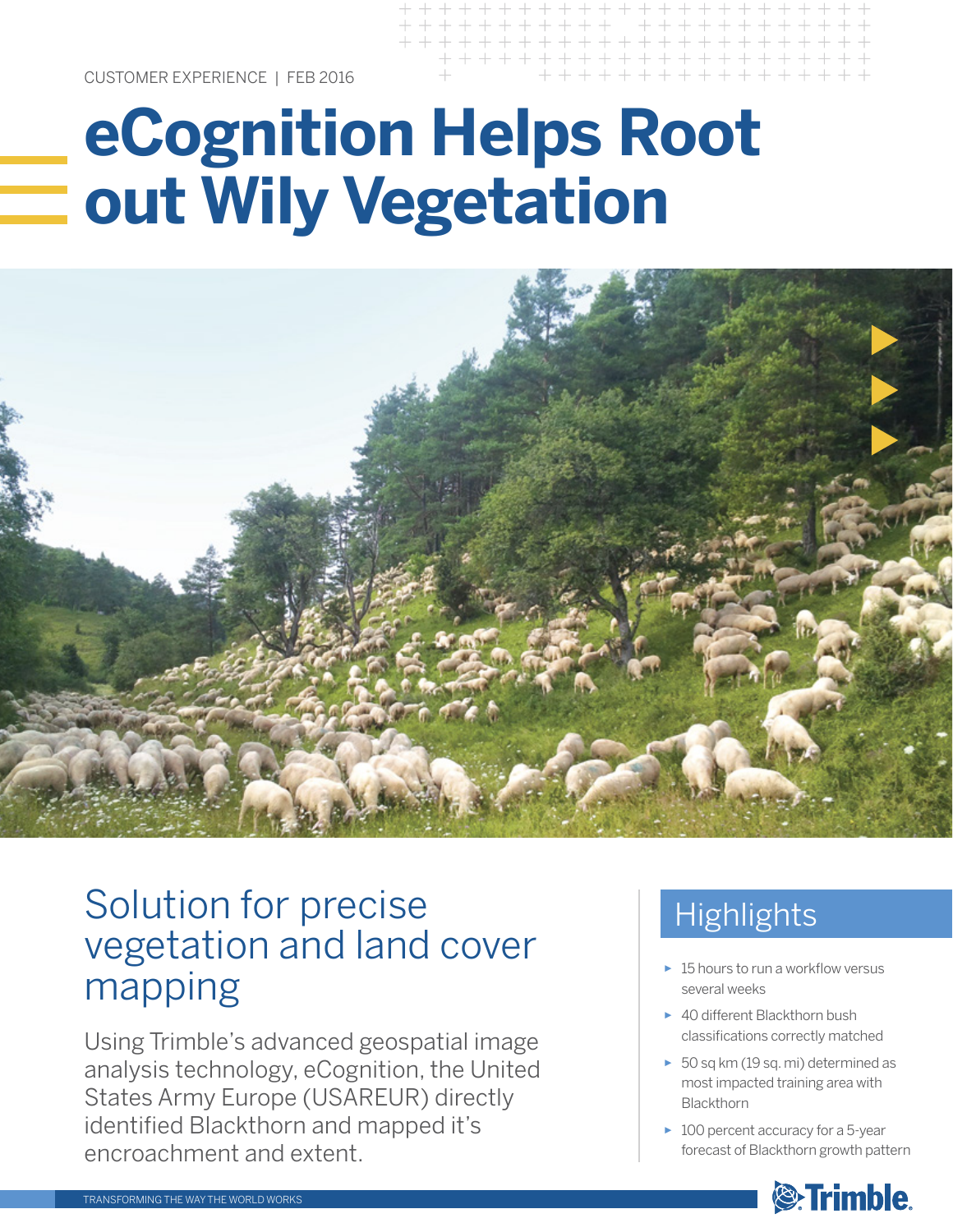# **overview**

One of the toughest challenges the leadership at the U.S. Army Europe's Joint Multinational Readiness Center (JMRC) in Germany has faced hasn't had anything to do with training its troops. The problem, instead, has stemmed from the advancement of a hearty, thorny bush called Blackthorn, which has reduced available training space and made it difficult for soldiers to maneuver at its Hohenfels Training Area (HTA).



Bavaria, Germany

## **CHALLENGE**

Compounding the encroachment issue is the fact that approximately 92 percent of the 160-sq-km (61-sq-mi) training area has been designated a flora-fauna and bird habitat protection area under the European Union's directive known as Natura 2000 FFH. Together, the encroachment and designation have produced an operational and environmental conundrum for USAREUR how to balance the military's training needs with an elevated responsibility to protect threatened species and habitats.

To resolve this challenge, the JMRC launched a first-of-itskind project to bring the Blackthorn under control, while staying true to the protected nature of the site. Using a combination of high-resolution 3D Light Detection and Ranging (LiDAR) data, satellite and aerial imagery and Trimble® eCognition® image analysis technology, the JMRC



*With the classification maps, the JMRC leadership have begun eradication plans. To date, approximately 200 hectares of Blackthorn have been treated.*

was able to not only identify and map the Blackthorn's movements, it also gathered the needed intelligence to develop strategies to proactively manage the invasive bush.

Blackthorn grows long, spreading roots that send up shoots. Left unchecked, those shoots can quickly become healthy, hearty trees and a sizeable problem for the military, both physically and financially.

At the HTA, the Blackthorn's encroachment on its open space had become so significant that USAREUR had to activate a plan in 2010 to resolve the problem. To do that successfully, it had to understand the bush—where it had taken root, its growth pattern and its extent. Since the expanse of the HTA and its several protected-status zones made it unfeasible to physically walk the ground to acquire that inventory, the Center's leadership needed a more viable method to size up the Blackthorn.

To both assess the Blackthorn's present extent and its growth over time, the JMRC needed to have geospatial imagery that would provide vegetation-height detail and image analysis technology that could directly identify Blackthorn within a sizeable heterogeneous landscape and map its encroachment patterns and extent. As they aimed to map the bush's growth over time, the land classification solution also needed to be able to sufficiently handle the complexities of comparing and classifying spatial imagery with different resolutions and accuracies.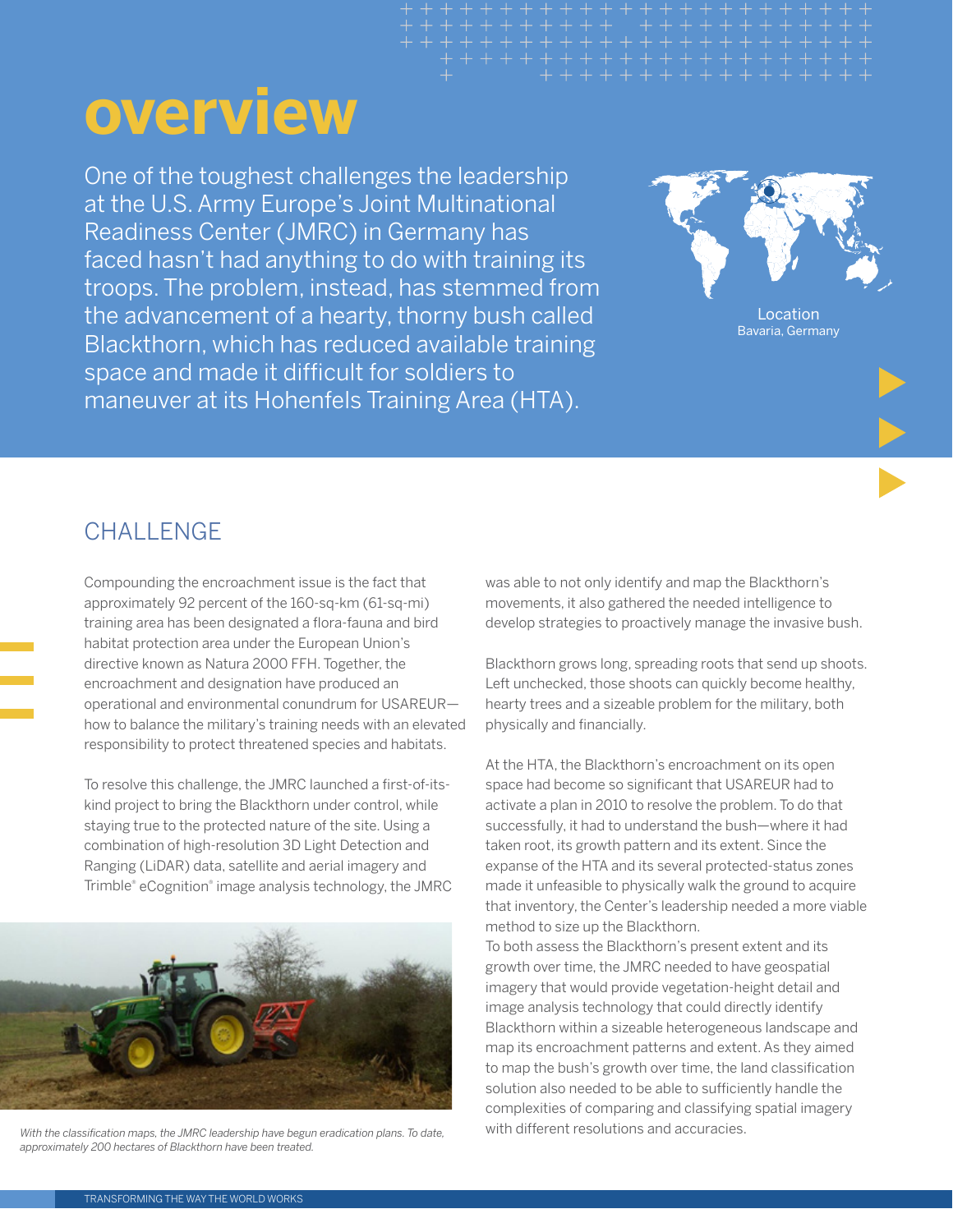

### **SOLUTION**

As USAREUR had commissioned IABG, a geospatial technology company based in Ottobrunn, Germany, to update a LiDAR dataset of the HTA in 2012, it tasked IABG to produce the land-classification maps.

An IABG team acquired a 1-m-resolution, LiDAR-derived DEM from 2007 and the 0.5-m-resolution LiDAR-derived DEM from the 2012 flight. They also procured 8-band, 1-m-resolution optical imagery from the Worldview-2 satellite, existing aerial photos, and ancillary datasets. That data was integrated into the eCognition object-based image analysis software to build a customized rule set.

To bring the HTA down to manageable size, the team initially chose four, 0.8 x 0.8-sq-mi (2 x 2-sq-km) test sites to classify.

After pre-processing and validating the raster data quality, they calculated a Normalized Vegetation Index and texture layers to separate vegetation from non-vegetation areas detail that would be integrated into the classification process. They then wrote rules to instruct eCognition to distinguish Blackthorn from other vegetative types based on height, spectral qualities and textural features. Although the rule set took months to build, it only took 15 hours to run the workflow and produce land-use maps for 2007 and 2012, indicating the bush's growth in each test site between those two years.



*A subsection of the eCognition classification. IABG integrated LiDAR-derived DEMs, optical satellite imagery, aerial photos and other data into eCognition to distinguish Blackthorn from other vegetative types. There was not a single mismatch between what eCognition classified as Blackthorn (including its varying heights) and what was on the ground.* 

The IABG team presented the preliminary results to the JMRC to validate the data on the ground and to show the leadership how the data could be used for building vegetation-management strategies. For the field verification, they chose 40 different Blackthorn bushes in each site and measured them using a yardstick, comparing their realworld height and shape with their classified counterpart on the map. There was not a single mismatch between what eCognition classified as Blackthorn (including its varying heights) and what was on the ground.

Based on the quality of the test sites classifications, the classification methodology was extended across the entire site. And in September 2013, IABG delivered the classification results to the Center's leadership, showing that Blackthorn was highly impacting one-third, or about 50 sq km (19 sq mi), of the training area.